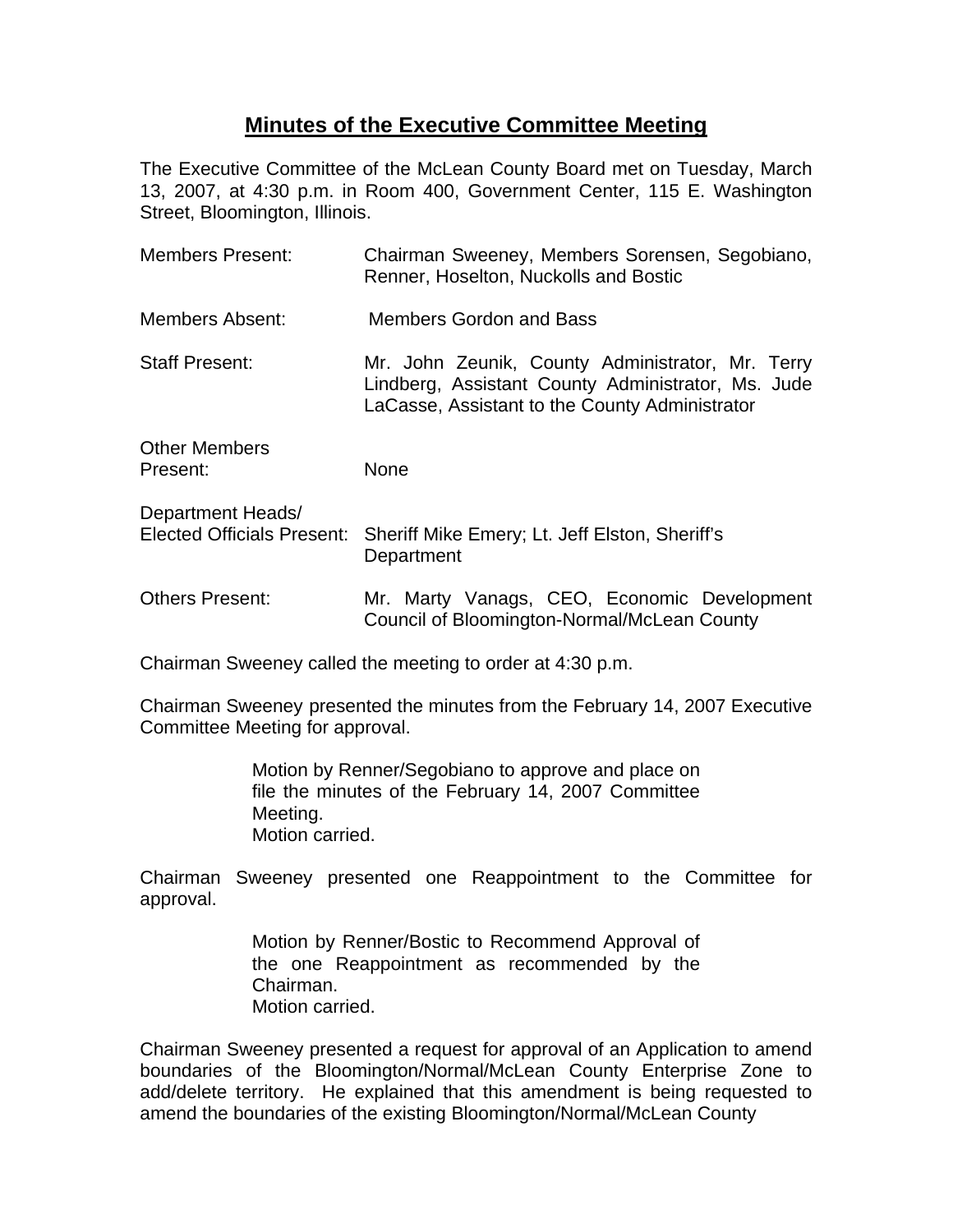Minutes of the Executive Committee March 13, 2007 Page Two

Enterprise Zone approved by the Illinois Department of Commerce and Economics Opportunity ("DCEO") on December 28, 2005 and as amended to add/delete territory as approved by DCEO on July 25, 2006, with respect to the Twin Groves Wind Farm (the "Twin Groves Project," formerly the Arrowsmith Project) being developed by Horizon Wind Energy LLC and its two wholly owned subsidiaries, High Trail Wind Farm, LLC and Old Trail Wind Farm, LLC (collectively, "Horizon").

Mr. Segobiano asked if there had been any action on the part of the County's Legislators to amend the Enterprise Zone Act to allow more than one Enterprise Zone in a County or to have more area devoted to an Enterprise Zone. Mr. Lindberg replied that no action has been taken.

> Motion by Renner/Nuckolls to Recommend Approval of an Application to Amend Boundaries of the Bloomington/ Normal/McLean County Enterprise Zone to Add/Delete Territory. Motion carried.

Chairman Sweeney presented a request for approval of an Ordinance amending "An Ordinance Describing and designating an area located partially within the City of Bloomington, the Town of Normal and Unincorporated McLean County as an Enterprise Zone."

> Motion by Renner/Nuckolls to Recommend Approval of an Ordinance amending "An Ordinance Describing and Designating an area located partially within the City of Bloomington, the Town of Normal and Unincorporated McLean County as an Enterprise Zone." Motion carried.

Chairman Sweeney presented a request for approval of the 2007 Vehicle Bid recommendation for the Sheriff's Department, Coroner's Office and the Parks and Recreation Department – Fleet Management.

> Motion by Renner/Nuckolls to Recommend Approval of the 2007 Vehicle Bid Recommendation for the Sheriff's Department, Coroner's Office and the Parks and Recreation Department – Fleet Management.

Mr. Hoselton asked where is Wright's Automotive located. Lt. Elston replied that Wright's Automotive is located in Hillsboro, Illinois.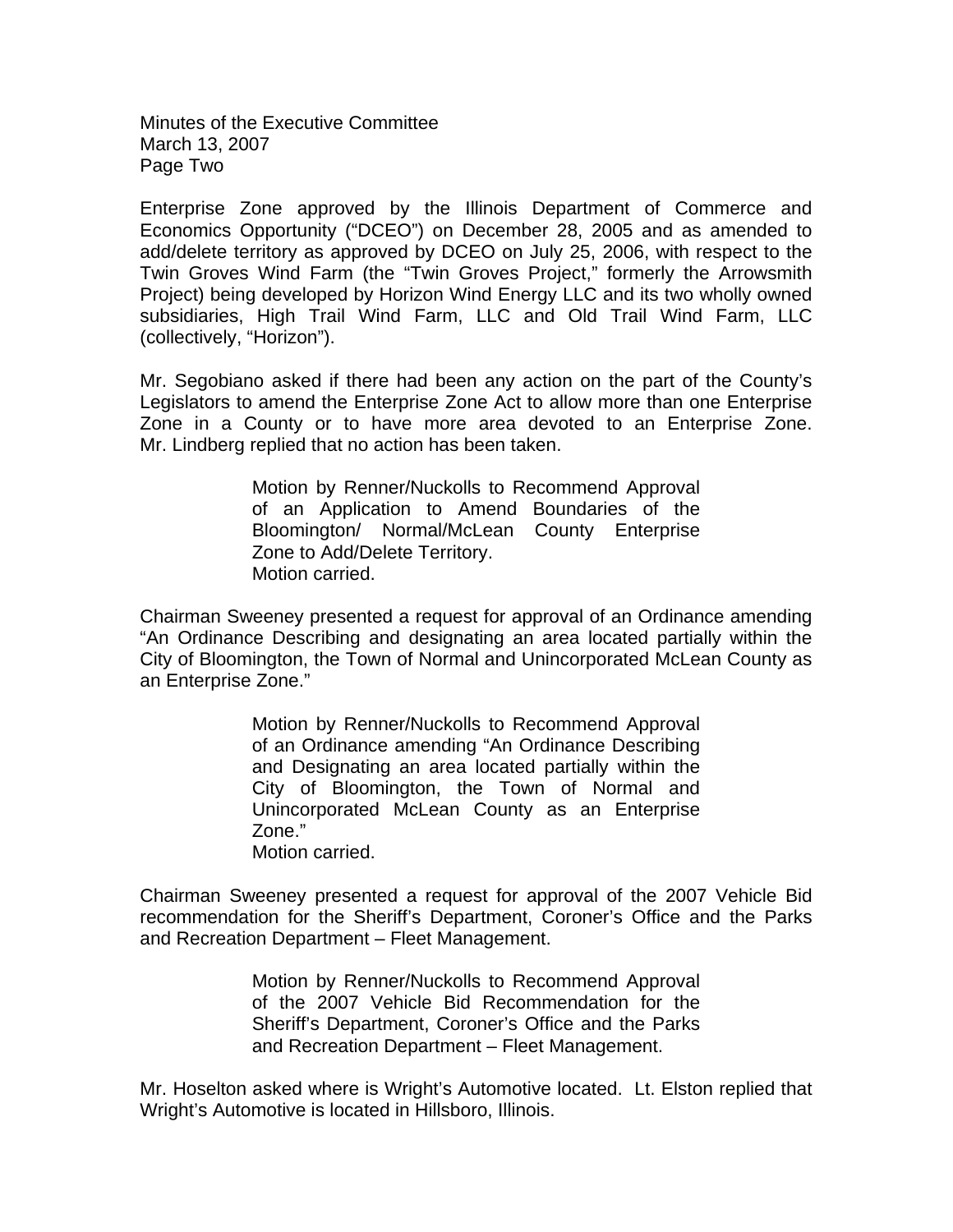Minutes of the Executive Committee March 13, 2007 Page Three

Mr. Segobiano asked if there is still a reduction in cost if the vehicles are white. Sheriff Emery responded that there is no reduction in cost. He noted that the new vehicles will be brown and there is no difference in the cost between brown and white.

Motion carried.

Mr. Tari Renner, Chairman, Justice Committee, reported that the Justice Committee brings no items for action to the Executive Committee. He noted that the Justice Committee is presenting a request to the Board for approval of a Proclamation naming April as Organ/Tissue Donor Awareness Month.

Mr. Paul Segobiano, Vice Chairman, Land Use and Development Committee reported that the Land Use and Development Committee brings no items for action to the Executive Committee.

Chairman Sweeney asked if there were any questions or comments. There were none.

Ms. Diane Bostic, Chairman, Property Committee, reported that the Property Committee brings one item for action to the Executive Committee, namely a request for approval of an Amendment to the Ordinance Adopting and Enacting Rules and Regulations pertaining to the Public use of all County Parks and Recreational areas – to designate Park Roads as "Park Zone Streets" – Parks and Recreation.

> Motion by Bostic/Renner to Recommend Approval of an Amendment to the Ordinance Adopting and Enacting Rules and Regulations pertaining to the Public Use of all County Parks and Recreational Areas – to designate Park Roads as "Park Zone Streets" – Parks and Recreation Motion carried.

Chairman Sweeney asked if there were any questions. Hearing none, he thanked Ms. Bostic.

Mr. Stan Hoselton, Vice Chairman, Transportation Committee, reported that the Transportation Committee brings no items for action to the Executive Committee.

Chairman Sweeney asked if there were any questions or comments. There were none.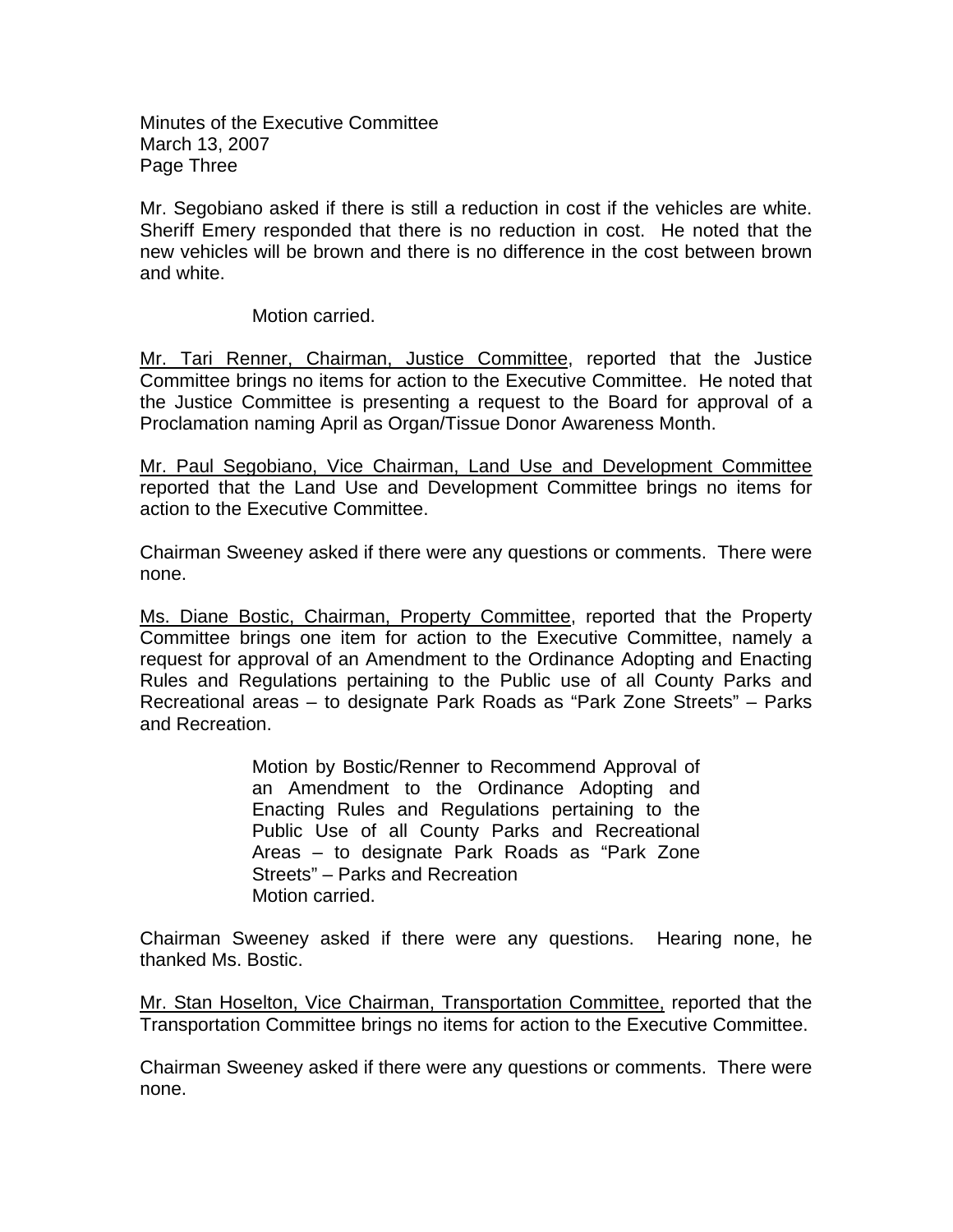Minutes of the Executive Committee March 13, 2007 Page Four

Mr. Matt Sorensen, Chairman, Finance Committee, reported that the Finance Committee brings one item for action to the Executive Committee, namely a request for approval of an Ordinance of the McLean County Board Amending the 2007 Combined Appropriation and Budget Ordinance for Fund 0105 ("Ticket for a Cure Grant") – Health Department.

> Motion by Sorensen/Renner to Recommend Approval of an Ordinance of the McLean County Board Amending the 2007 Combined Appropriation and Budget Ordinance for Fund 0105 ("Ticket for a Cure Grant") – Health Department. Motion carried.

Chairman Sweeney asked if there were any questions or comments. Hearing none, he thanked Mr. Sorensen.

Mr. John Zeunik, County Administrator announced that McLean County received its final Multiplier from the Illinois Department of Revenue. He noted that it was received last week, which makes it the earliest in the history of Mclean County that we have received the final Multiplier. Mr. Zeunik recognized the work done in the Supervisor of Assessment's Office in cooperation with the Township Assessors to complete the assessment cycle. As of last Friday, the County is two and a half weeks ahead of last year in terms of that process and in terms of receiving a final Multiplier from the State.

Mr. Zeunik reported that the County Multiplier was, once again, a "one."

Mr. Segobiano asked how many years it has been a "one." Mr. Zeunik replied that it has been a "one" for as many years as he has been here and likely several years before.

Mr. Hoselton referred to the "ex parte" communication issue regarding the Carlock Wind Farm and the comments he previously made in regard to opening and reading correspondence he had received. He advised that he will make his decision on the wind farm application based on the entire official record and the findings of the Zoning Board of Appeals.

Chairman Sweeney presented the February 28, 2007 bills as recommended and transmitted by the County Auditor for payment. The Prepaid Total is \$324,272.49 and the fund total is the same.